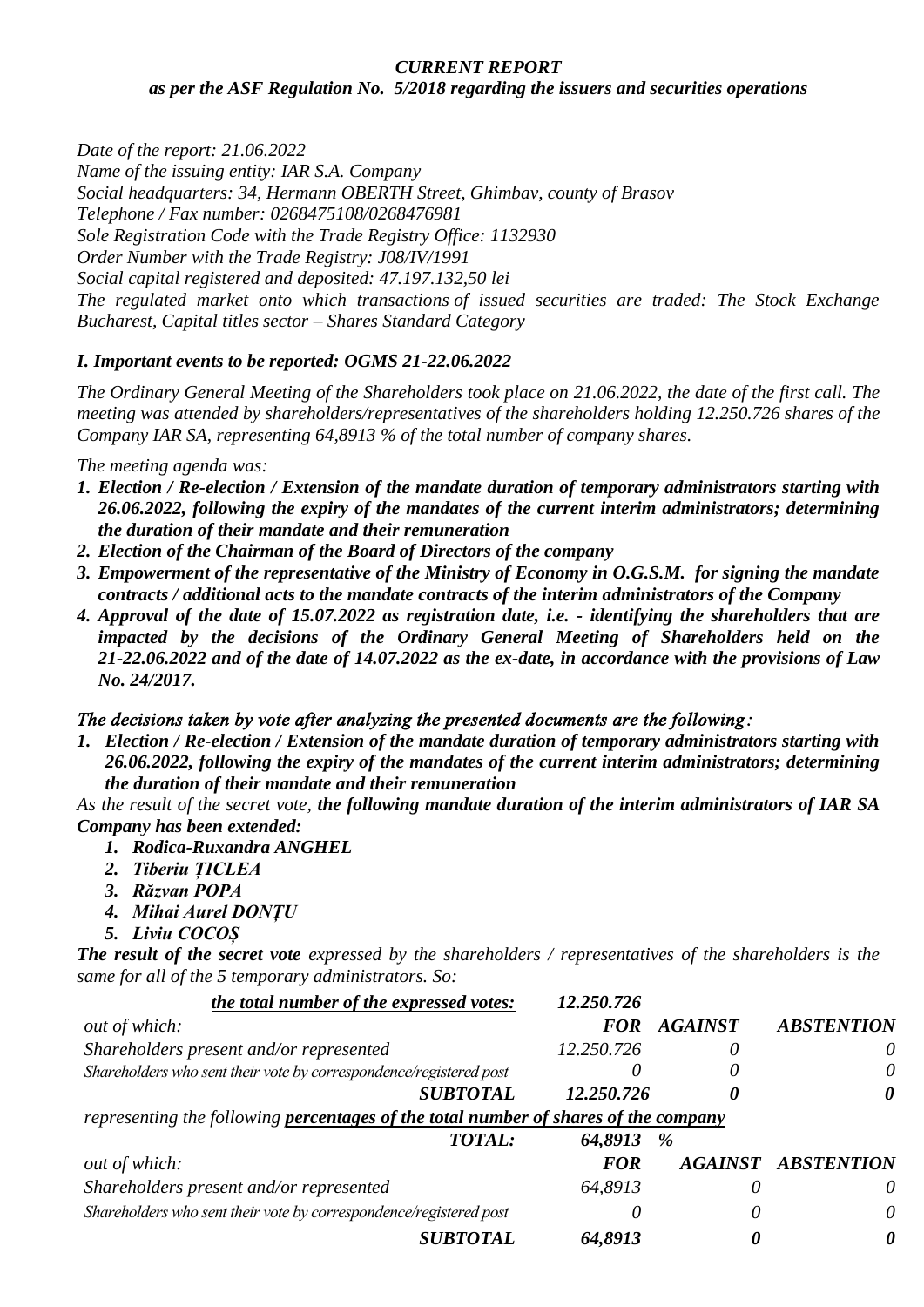| representing the following percentages of the total number of shares represented-OGMS 21.06.2022 |            |                |                   |
|--------------------------------------------------------------------------------------------------|------------|----------------|-------------------|
| <i>TOTAL:</i>                                                                                    | 100        | $\frac{a}{2}$  |                   |
| <i>out of which:</i>                                                                             | <b>FOR</b> | <b>AGAINST</b> | <b>ABSTENTION</b> |
| Shareholders present and/or represented                                                          | 100        |                |                   |
| Shareholders who sent their vote by correspondence/registered post                               |            |                |                   |
| <b>SUBTOTAL</b>                                                                                  | 100        |                |                   |

*As the result of the vote, it is approved that the term of the mandates of the five interim administrators to be until 26.08.2022, but no later than the date of the appointment of the administrators in conditions of OUG no. 109/2011 on Corporate Governance of Public Enterprises, as subsequently amended and supplemented, if this is to be completed within this period, or until the date of their revocation.*

*It is approved that mandates of the interim administrators begin at 26.06.2022.*

| The vote was expressed as follows:                                                               |            |                |                           |
|--------------------------------------------------------------------------------------------------|------------|----------------|---------------------------|
| the total number of the expressed votes:                                                         | 12.250.726 |                |                           |
| <i>out of which:</i>                                                                             |            | FOR AGAINST    | <b>ABSTENTION</b>         |
| Shareholders present and/or represented                                                          | 12.250.726 |                |                           |
| Shareholders who sent their vote by correspondence/registered post                               |            |                |                           |
| <b>SUBTOTAL</b>                                                                                  | 12.250.726 |                |                           |
| representing the following <b>percentages of the total number of shares of the company</b>       |            |                |                           |
| TOTAL:                                                                                           | 64,8913    | %              |                           |
| out of which:                                                                                    | <b>FOR</b> |                | <b>AGAINST ABSTENTION</b> |
| Shareholders present and/or represented                                                          | 64,8913    |                |                           |
| Shareholders who sent their vote by correspondence/registered post                               |            |                |                           |
| <b>SUBTOTAL</b>                                                                                  | 64,8913    |                |                           |
| representing the following percentages of the total number of shares represented-OGMS 21.06.2022 |            |                |                           |
| TOTAL:                                                                                           | 100        | $\%$           |                           |
| <i>out of which:</i>                                                                             | <b>FOR</b> | <b>AGAINST</b> | <b>ABSTENTION</b>         |
| Shareholders present and/or represented                                                          | 100        |                |                           |
| Shareholders who sent their vote by correspondence/registered post                               |            |                |                           |
| <b>SUBTOTAL</b>                                                                                  | <i>100</i> |                |                           |

*As the result of the vote, it is approved that the fixed monthly gross indemnity due to the non-executive*  interim members of the board shall be that established by GMS Decision no. 02 / 30.01.2018, *respectively in the amount of 4720 lei.*

| The vote was expressed as follows:                                                               |                   |                |                           |
|--------------------------------------------------------------------------------------------------|-------------------|----------------|---------------------------|
| the total number of the expressed votes:                                                         | 12.250.726        |                |                           |
| <i>out of which:</i>                                                                             | <i>FOR</i>        | <b>AGAINST</b> | <b>ABSTENTION</b>         |
| Shareholders present and/or represented                                                          | 12.250.726        |                |                           |
| Shareholders who sent their vote by correspondence/registered post                               |                   |                |                           |
| <b>SUBTOTAL</b>                                                                                  | 12.250.726        |                |                           |
| representing the following <b>percentages of the total number of shares of the company</b>       |                   |                |                           |
| <b>TOTAL:</b>                                                                                    | 64,8913           | %              |                           |
| <i>out of which:</i>                                                                             | <b>FOR</b>        |                | <b>AGAINST ABSTENTION</b> |
| Shareholders present and/or represented                                                          | 64,8913           |                | 0                         |
| Shareholders who sent their vote by correspondence/registered post                               |                   |                |                           |
| <b>SUBTOTAL</b>                                                                                  | 64,8913           |                |                           |
| representing the following percentages of the total number of shares represented-OGMS 21.06.2022 |                   |                |                           |
| TOTAL:                                                                                           | <i><b>100</b></i> | %              |                           |
| <i>out of which:</i>                                                                             | <b>FOR</b>        | <b>AGAINST</b> | <b>ABSTENTION</b>         |
| Shareholders present and/or represented                                                          | 100               |                |                           |
| Shareholders who sent their vote by correspondence/registered post                               |                   |                |                           |
| <b>SUBTOTAL</b>                                                                                  | <i>100</i>        |                |                           |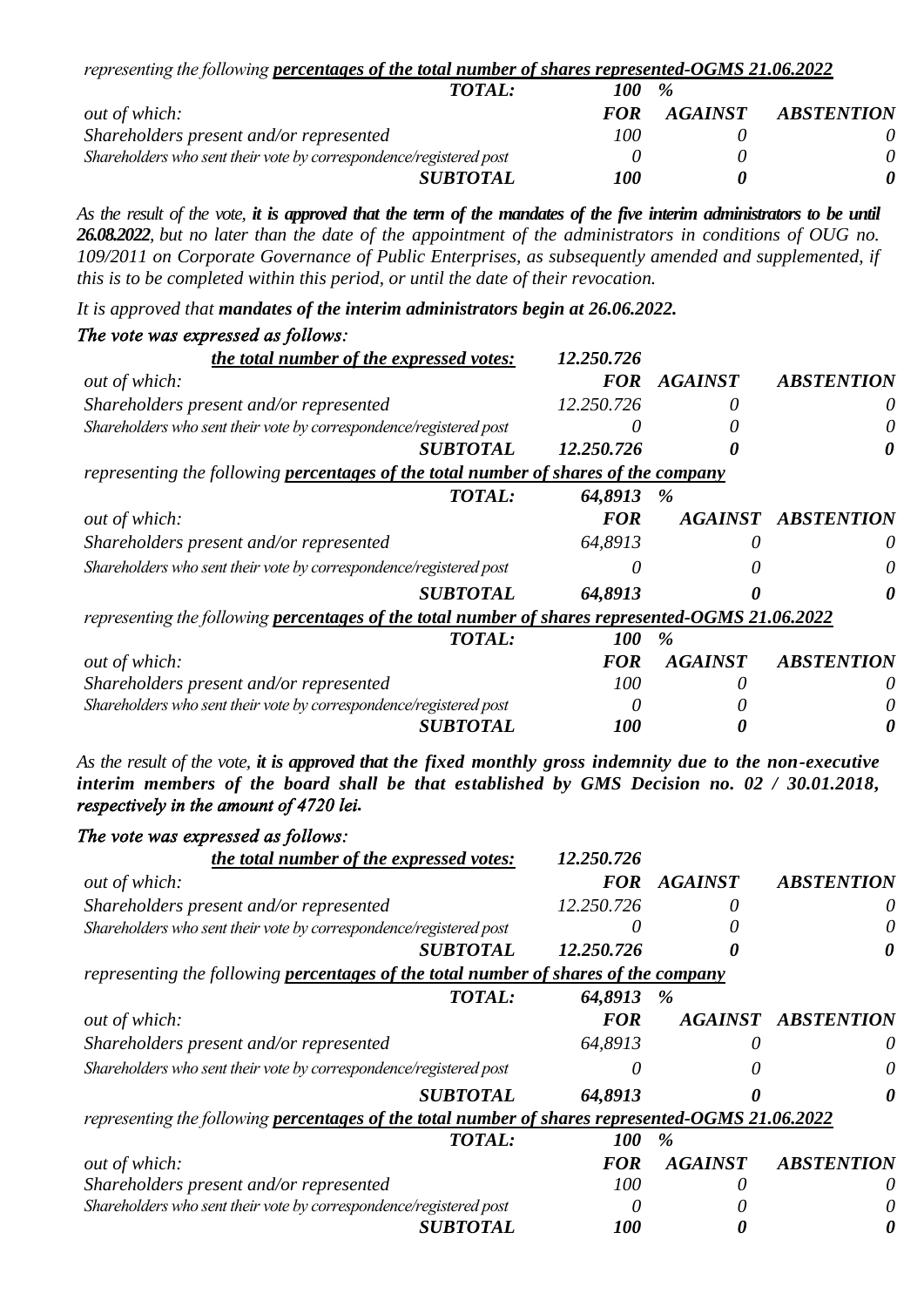## *2. Election of the Chairman of the Board of Directors of the Company*

*As the result of the vote, Mrs. Rodica-Ruxandra ANGHEL is elected as Chairwoman of the Board of Directors.*

*The result of the vote expressed by the shareholders / representatives of the shareholders is the following:*

| the total number of the expressed votes:                                                         | 12.250.726 |                |                           |
|--------------------------------------------------------------------------------------------------|------------|----------------|---------------------------|
| out of which:                                                                                    | <i>FOR</i> | <b>AGAINST</b> | <b>ABSTENTION</b>         |
| Shareholders present and/or represented                                                          | 12.250.726 |                |                           |
| Shareholders who sent their vote by correspondence/registered post                               |            |                |                           |
| <b>SUBTOTAL</b>                                                                                  | 12.250.726 |                |                           |
| representing the following <b>percentages of the total number of shares of the company</b>       |            |                |                           |
| <b>TOTAL:</b>                                                                                    | 64,8913    | %              |                           |
| <i>out of which:</i>                                                                             | <b>FOR</b> |                | <b>AGAINST ABSTENTION</b> |
| Shareholders present and/or represented                                                          | 64,8913    |                |                           |
| Shareholders who sent their vote by correspondence/registered post                               |            |                |                           |
| <b>SUBTOTAL</b>                                                                                  | 64,8913    |                |                           |
| representing the following percentages of the total number of shares represented-OGMS 21.06.2022 |            |                |                           |
| <b>TOTAL:</b>                                                                                    | <i>100</i> | %              |                           |
| out of which:                                                                                    | <b>FOR</b> | <b>AGAINST</b> | <b>ABSTENTION</b>         |
| Shareholders present and/or represented                                                          | 100        |                |                           |
| Shareholders who sent their vote by correspondence/registered post                               |            |                |                           |
| <b>SUBTOTAL</b>                                                                                  | <i>100</i> |                |                           |

*3. Empowerment of the representative of the Ministry of Economy in the O.G.M.S. for signing the mandate contracts of the interim administrators of the Company.*

*As the result of the vote, Mr. Alexandru PREPELIȚĂ is empowered to signs the additional act to the mandate contracts that will be concluded with the interim administrators of the company, this document having the content presented during the present OGSM.*

| The vote was expressed as follows:                                                               |                   |                |                           |
|--------------------------------------------------------------------------------------------------|-------------------|----------------|---------------------------|
| the total number of the expressed votes:                                                         | 12.250.726        |                |                           |
| <i>out of which:</i>                                                                             | <i>FOR</i>        | <b>AGAINST</b> | <b>ABSTENTION</b>         |
| Shareholders present and/or represented                                                          | 12.250.726        |                |                           |
| Shareholders who sent their vote by correspondence/registered post                               |                   |                |                           |
| <b>SUBTOTAL</b>                                                                                  | 12.250.726        |                |                           |
| representing the following percentages of the total number of shares of the company              |                   |                |                           |
| <b>TOTAL:</b>                                                                                    | 64,8913           | %              |                           |
| <i>out of which:</i>                                                                             | <b>FOR</b>        |                | <b>AGAINST ABSTENTION</b> |
| Shareholders present and/or represented                                                          | 64,8913           |                |                           |
| Shareholders who sent their vote by correspondence/registered post                               |                   |                |                           |
| <b>SUBTOTAL</b>                                                                                  | 64,8913           |                |                           |
| representing the following percentages of the total number of shares represented-OGMS 21.06.2022 |                   |                |                           |
| <b>TOTAL:</b>                                                                                    | <i><b>100</b></i> | $\%$           |                           |
| <i>out of which:</i>                                                                             | <b>FOR</b>        | <b>AGAINST</b> | <b>ABSTENTION</b>         |
| Shareholders present and/or represented                                                          | 100               |                |                           |
| Shareholders who sent their vote by correspondence/registered post                               |                   |                |                           |
| <b>SUBTOTAL</b>                                                                                  | <i>100</i>        |                |                           |

*4. Approval of the date of 15.07.2022 as registration date, i.e. - identifying the shareholders that are impacted by the decisions of the Ordinary General Meeting of Shareholders held on the 21-22.06.2022 and of the date of 14.07.2022 as the ex-date, in accordance with the provisions of Law No. 24/2017.*